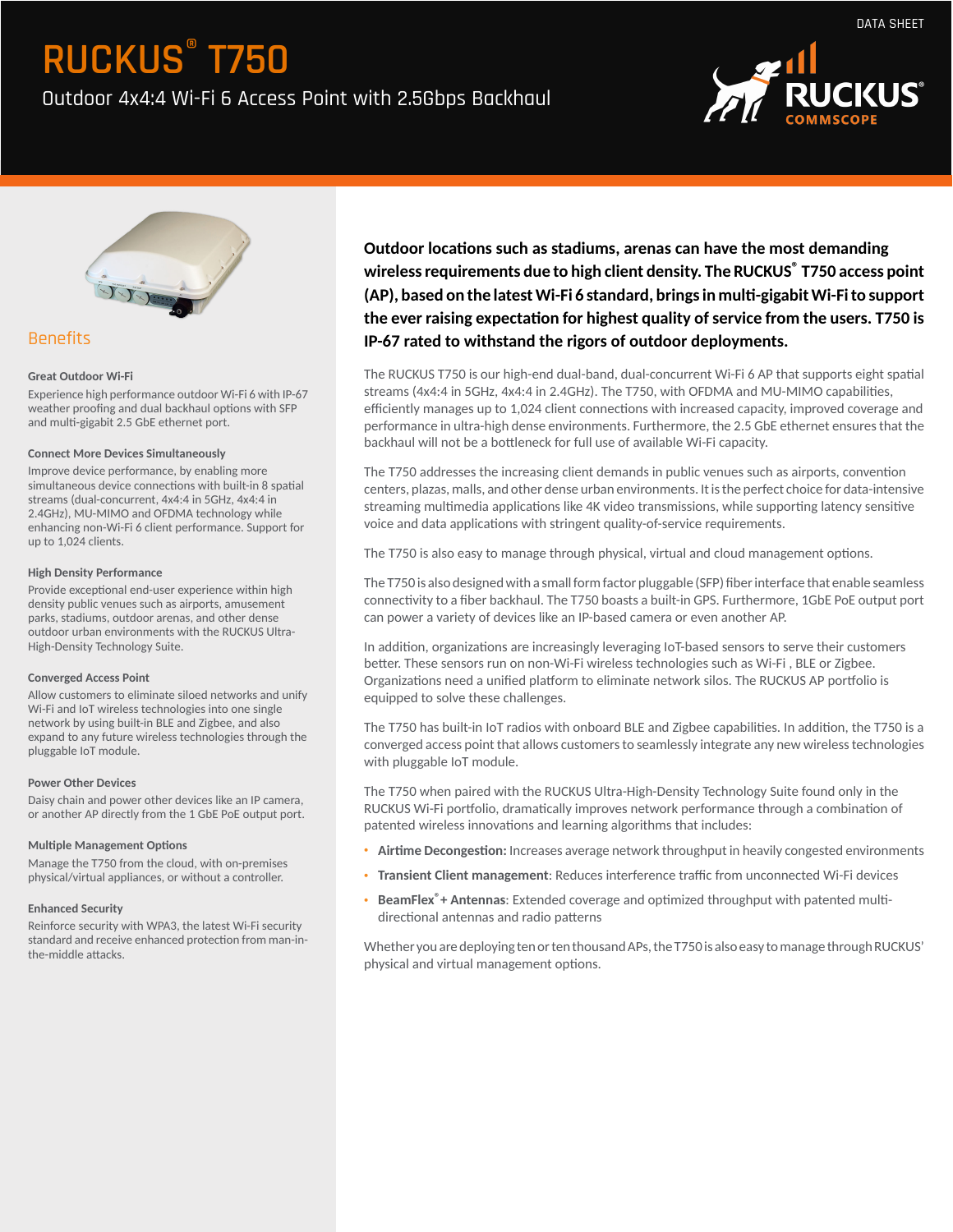Outdoor 4x4:4 Wi-Fi 6 Access Point with 2.5Gbps Backhaul

### Access Point Antenna Pattern

RUCKUS' BeamFlex+ adaptive antennas allow the T750 AP to dynamically choose among a host of antenna patterns (over 4,000 possible combinations) in real-time to establish the best possible connection with every device. This leads to:

- Better Wi-Fi coverage
- · Reduced RF interference

Traditional omni-directional antennas, found in generic access points, oversaturate the environment by needlessly radiating RF signals in all directions. In contrast, the RUCKUS BeamFlex+ adaptive antenna directs the radio signals per-device on a packet by-packet basis to optimize Wi-Fi coverage and capacity in real-time to support high device density environments. BeamFlex+ operates without the need for device feedback and hence can benefit even devices using legacy standards.

Figure 1. Example of BeamFlex+ pattern





Note: The outer trace represents the composite RF footprint of all possible BeamFlex+ antenna patterns, while the inner trace represents one BeamFlex+ antenna pattern within the composite outer trace.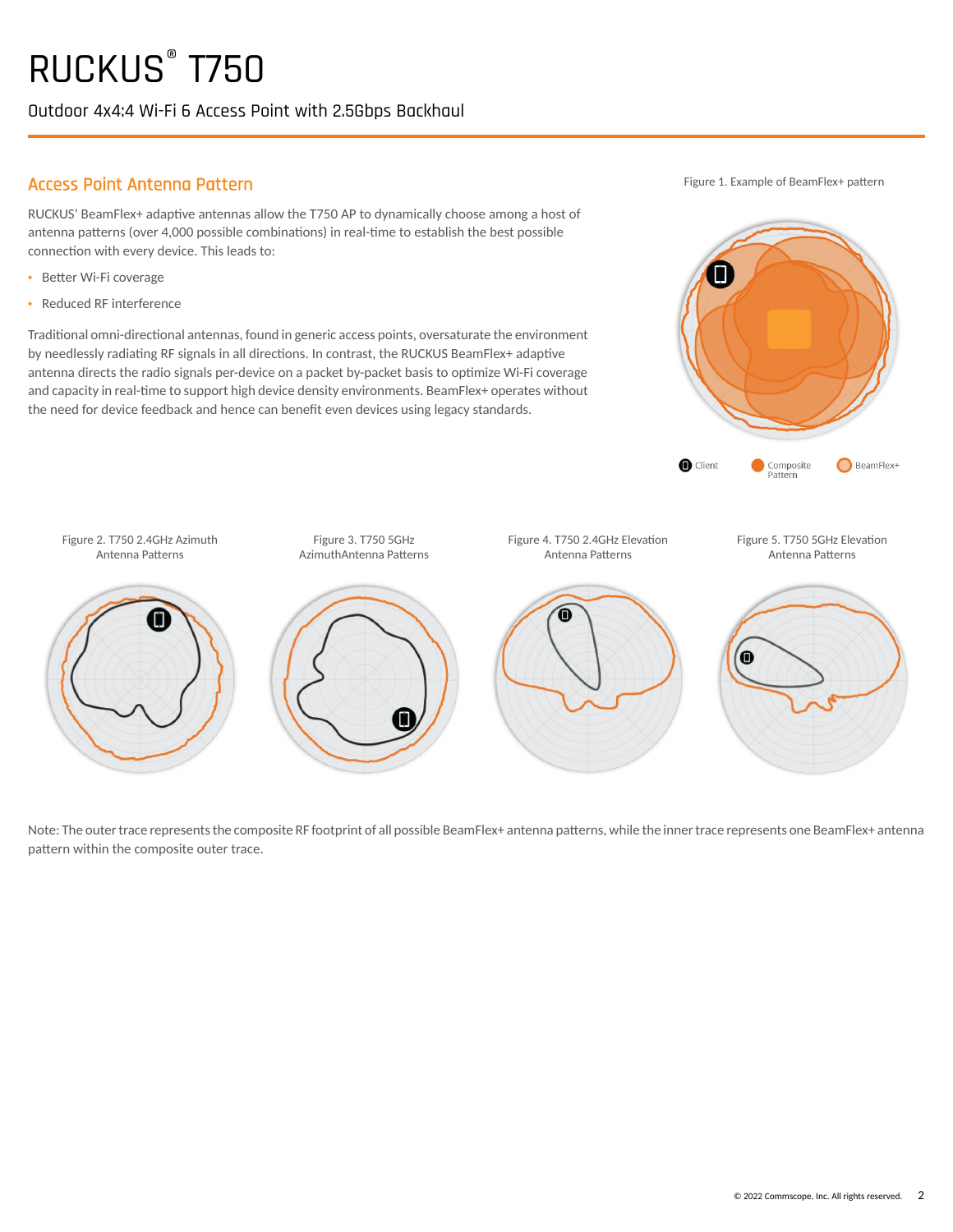Outdoor 4x4:4 Wi-Fi 6 Access Point with 2.5Gbps Backhaul

| <b>WI-FI</b>                    |                                                                                                                                                                 |
|---------------------------------|-----------------------------------------------------------------------------------------------------------------------------------------------------------------|
| Wi-Fi Standards                 | $\bullet$<br>IEEE 802.11a/b/g/n/ac/ax                                                                                                                           |
| <b>Supported Rates</b>          | ٠<br>802.11ax: 4 to 2400 Mbps<br>٠<br>802.11ac: 6.5 to 1732 Mbps<br>802.11n: 6.5 to 600 Mbps<br>٠<br>802.11a/g: 6 to 54 Mbps<br>٠<br>٠<br>802.11b: 1 to 11 Mbps |
| <b>Supported Channels</b>       | 2.4GHz: 1-13<br>$\bullet$<br>5GHz: 36-64, 100-144, 149-165                                                                                                      |
| <b>MIMO</b>                     | 4x4 SU-MIMO<br>٠<br>٠<br>4x4 MU-MIMO                                                                                                                            |
| <b>Spatial Streams</b>          | $\bullet$<br>4 for both SU-MIMO & MU-MIMO                                                                                                                       |
| <b>Radio Chains and Streams</b> | 4x4:4<br>٠                                                                                                                                                      |
| Channelization                  | ٠<br>20, 40, 80, 160MHz                                                                                                                                         |
| Security                        | WPA-PSK, WPA-TKIP, WPA2-Personal, WPA2-Enterprise,<br>٠<br>WPA3-Personal, WPA3-Enterprise, AES, 802.11i, Dynamic<br>PSK, OWE<br>WIPS/WIDS<br>٠                  |
| Other Wi-Fi Features            | ۰<br>WMM, Power Save, Tx Beamforming, LDPC, STBC,<br>802.11r/k/v<br>$\bullet$<br>Hotspot<br>Hotspot 2.0<br>$\bullet$<br>Captive Portal<br>۰<br><b>WISPr</b>     |

|                  |              |                  | <b>5GHZ RECEIVE SENSITIVITY (dBm)</b> |                  |             |       |                  |                  |       |                  |       |
|------------------|--------------|------------------|---------------------------------------|------------------|-------------|-------|------------------|------------------|-------|------------------|-------|
|                  | <b>VHT20</b> |                  |                                       | <b>VHT40</b>     |             |       | <b>VHT80</b>     |                  |       |                  |       |
| MCS <sub>0</sub> | MCS7         | MCS8             | MCS <sub>9</sub>                      | MCS <sub>0</sub> | MCS7        | MCS8  | MCS <sub>9</sub> | MCS <sub>0</sub> | MCS7  | MCS8             | MCS9  |
| $-98$            | $-80$        | $-77$            |                                       | $-95$            | $-77$       | ٠     | $-72$            | $-92$            | $-74$ | ٠                | $-69$ |
| <b>HE20</b>      |              |                  |                                       |                  | <b>HE40</b> |       |                  | <b>HE80</b>      |       |                  |       |
| MCS <sub>0</sub> | MCS7         | MCS <sub>9</sub> | MCS11                                 | MCS <sub>0</sub> | MCS7        | MCS9  | MCS11            | MCS <sub>0</sub> | MCS7  | MCS <sub>9</sub> | MCS11 |
| $-98$            | $-80$        | $-75$            | $-70$                                 | $-95$            | $-77$       | $-72$ | $-67$            | $-92$            | $-74$ | $-69$            | -64   |

| <b>2.4GHZ TX POWER TARGET (PER CHAIN)</b> |            |  |
|-------------------------------------------|------------|--|
| Rate                                      | Pout (dBm) |  |
| MCSO, HT20                                | 22         |  |
| <b>MCS7, HT20</b>                         | 19.5       |  |
| MCS8, HE20                                | 19         |  |
| MCS9, HE40                                | 18.5       |  |
| <b>MCS11, HE40</b>                        | 17         |  |

| <b>5GHZ TX POWER TARGET (PER CHAIN)</b> |            |  |
|-----------------------------------------|------------|--|
| Rate                                    | Pout (dBm) |  |
| MCS0, VHT20                             | 22         |  |
| MCS7, VHT40, VHT80                      | 20         |  |
| MCS9, VHT40, VHT80                      | 18.5       |  |
| MCS11, HE20, HE40, HE80                 | 17         |  |

| <b>PERFORMANCE AND CAPACITY</b> |                                               |  |
|---------------------------------|-----------------------------------------------|--|
| <b>Peak PHY Rates</b>           | • 2.4 GHz: 1148 Mbps<br>5 GHz: 2400 Mbps<br>٠ |  |
| <b>Client Capacity</b>          | • Up to 1024 clients per AP                   |  |
| <b>SSID</b>                     | Up to 31 per AP<br>٠                          |  |

| <b>RUCKUS RADIO MANAGEMENT</b>      |                                                                                                                                             |  |
|-------------------------------------|---------------------------------------------------------------------------------------------------------------------------------------------|--|
| <b>Antenna Optimization</b>         | BeamFlex+<br>٠<br>Polarization Diversity with Maximal Ratio Combining (PD-<br>MRC)                                                          |  |
| Wi-Fi Channel Management            | ChannelFly<br>٠<br>Background Scan Based                                                                                                    |  |
| <b>Client Density Management</b>    | <b>Adaptive Band Balancing</b><br>٠<br><b>Client Load Balancing</b><br>٠<br>Airtime Fairness<br>٠<br>Airtime-based WLAN Prioritization<br>٠ |  |
| <b>SmartCast Quality of Service</b> | QoS-based scheduling<br>٠<br>Directed Multicast<br>L <sub>2</sub> /L <sub>3</sub> /L <sub>4</sub> ACL <sub>s</sub><br>٠                     |  |
| Mobility                            | SmartRoam<br>٠                                                                                                                              |  |
| Diagnostic tools                    | Spectrum Analysis<br>٠<br>SpeedFlex                                                                                                         |  |

| <b>RF</b>                                                               |                                                                                                                                                    |                                                                                                                                                                                                                            |
|-------------------------------------------------------------------------|----------------------------------------------------------------------------------------------------------------------------------------------------|----------------------------------------------------------------------------------------------------------------------------------------------------------------------------------------------------------------------------|
|                                                                         | <b>T750</b>                                                                                                                                        | <b>T750SE</b>                                                                                                                                                                                                              |
| Antenna Type                                                            | BeamFlex+ adaptive antennas with polarization diversity<br>۰<br>antenna                                                                            | Adaptive antenna that provides 4,000+ unique antenna patterns per band<br>T750 provides internal omni-directional antenna; and T750se provides<br>internal 120-degree sectorized antenna with option to attach an external |
| Antenna Gain<br>(max)                                                   | 2.4GHz: 1.6dBi<br>5GHz: 3.4dBi                                                                                                                     | 2.4GHz: 6.0dBi<br>5GHz: 8.0dBi                                                                                                                                                                                             |
| <b>Peak Transmit</b><br>Power (Tx port/<br>$chain +$<br>Combining gain) | 2.4GHz: 28dBm<br>5GHz: 28dBm                                                                                                                       |                                                                                                                                                                                                                            |
| Frequency<br><b>Bands</b>                                               | ISM (2.4-2.484GHz)<br>U-NII-1 (5.15-5.25GHz)<br>٠<br>U-NII-2A (5.25-5.35GHz)<br>٠<br>U-NII-2C (5.47-5.725GHz)<br>٠<br>U-NII-3 (5.725-5.85GHz)<br>٠ |                                                                                                                                                                                                                            |

|                  | 2.4GHZ RECEIVE SENSITIVITY (dBm) |                  |              |                  |                  |       |              |
|------------------|----------------------------------|------------------|--------------|------------------|------------------|-------|--------------|
| <b>HT20</b>      |                                  |                  |              | <b>HT40</b>      |                  |       |              |
|                  | MCS <sub>0</sub>                 |                  | MCS7         |                  | MCS <sub>0</sub> |       | MCS7         |
|                  | $-98$                            |                  | $-79$        | $-95$            |                  | $-76$ |              |
|                  | <b>HE20</b>                      |                  |              |                  | <b>HE40</b>      |       |              |
| MCS <sub>0</sub> | MCS7                             | MCS <sub>9</sub> | <b>MCS11</b> | MCS <sub>0</sub> | MCS7             | MCS9  | <b>MCS11</b> |
| $-98$            | $-79$                            | $-76$            | $-70$        | $-95$            | $-76$            | $-73$ | $-67$        |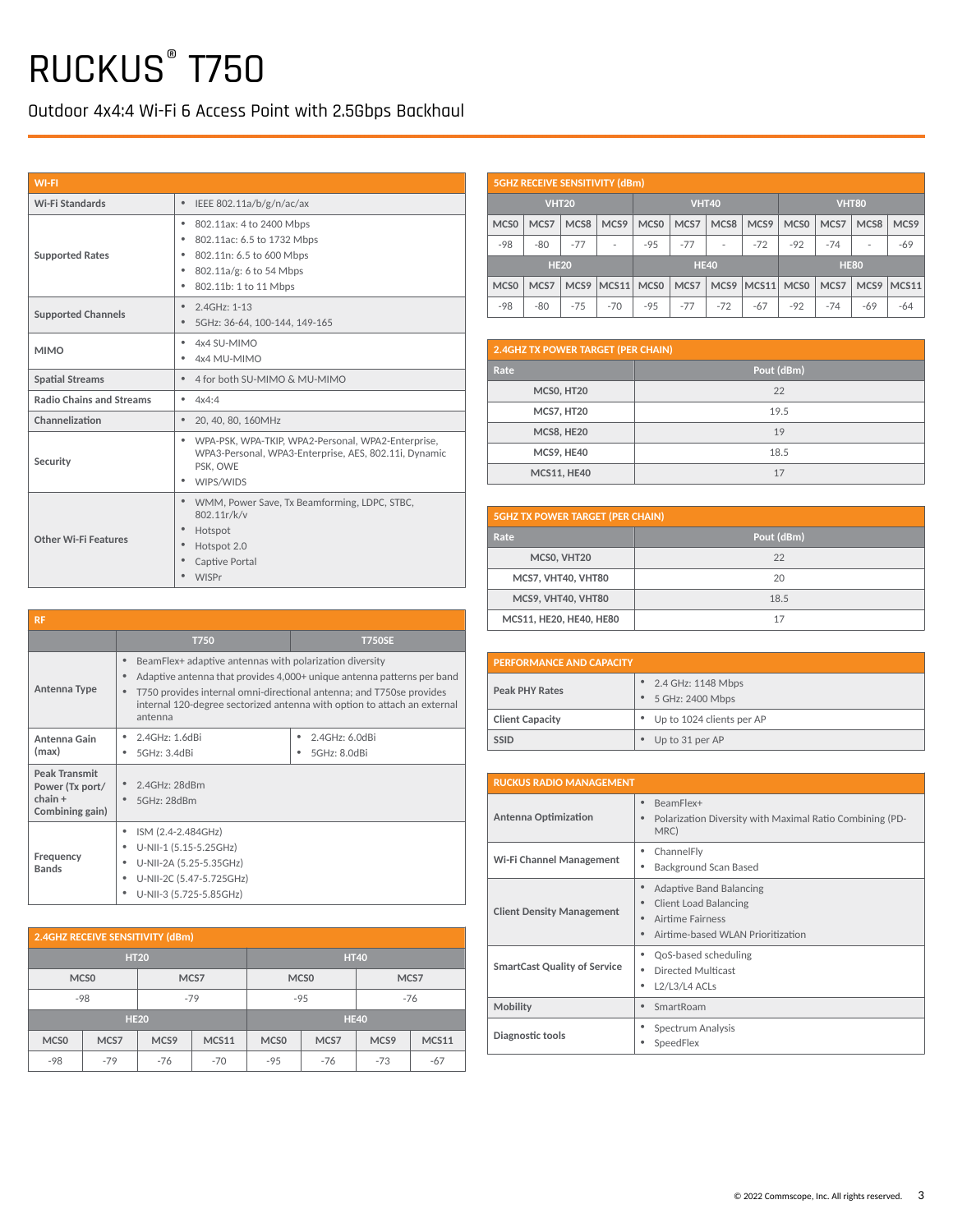Outdoor 4x4:4 Wi-Fi 6 Access Point with 2.5Gbps Backhaul

| <b>NETWORKING</b>                  |                                                                                                                   |
|------------------------------------|-------------------------------------------------------------------------------------------------------------------|
| <b>Controller Platform Support</b> | SmartZone<br>ZoneDirector<br>Cloud<br>Standalone<br>Unleashed                                                     |
| Mesh                               | SmartMesh <sup>™</sup> wireless meshing technology. Selfhealing Mesh<br>٠                                         |
| IP                                 | IPv4, IPv6, dual-stack                                                                                            |
| <b>VLAN</b>                        | 802.1Q (1 per BSSID or dynamic per user based on RADIUS)<br><b>VLAN Pooling</b><br>Port-based<br>٠                |
| 802.1x                             | Authenticator & Supplicant<br>٠                                                                                   |
| <b>Tunnel</b>                      | L2TP, GRE, Soft-GRE<br>٠                                                                                          |
| <b>Policy Management Tools</b>     | Application Recognition and Control<br><b>Access Control Lists</b><br>Device Fingerprinting<br>٠<br>Rate Limiting |
| <b>IoT Capable</b>                 | Yes                                                                                                               |

| <b>POWER</b>                                                   |                                                       |                                                                                                                                                                                |
|----------------------------------------------------------------|-------------------------------------------------------|--------------------------------------------------------------------------------------------------------------------------------------------------------------------------------|
| Mode                                                           | <b>Power Consumption</b>                              | <b>System Configuration</b>                                                                                                                                                    |
| <b>AC Power</b>                                                | 63.7W (SFP+ Backhaul)<br>64.6W (Ethernet<br>Backhaul) | $\bullet$<br><b>Full Functionality</b><br>2nd Ethernet Port enabled<br>$\bullet$<br>PSE Out (26W) available<br>$\bullet$<br>Onboard IoT enabled<br>USB enabled (3W) - omni SKU |
| 802.3bt Class 7 (Maximum<br><b>Functionality With PSE Out)</b> | 57W                                                   | <b>Full Functionality</b><br>٠<br>٠<br>2nd Ethernet Port enabled<br>PSE Out (26W) available<br>٠<br>Onboard IoT enabled<br>٠<br>USB enabled (3W) - omni SKU<br>٠               |
| 802.3at (Reduced<br><b>Functionality Without PSE)</b>          | 24.2W                                                 | 2nd Ethernet Port enabled<br>$\bullet$<br>PSE Out disabled<br>Onboard IoT enabled<br>$\bullet$<br>USB enabled (3W) - omni SKU<br>$\bullet$                                     |
| Idle                                                           | 10.75W                                                | 2nd Ethernet Port enabled<br>٠<br>PSE Out disabled<br>٠<br>Onboard IoT disabled<br>USB disabled<br>٠                                                                           |

| <b>Certifications and Compliance</b> |                                                                                                                                                                                                                                                                                                                                                        |
|--------------------------------------|--------------------------------------------------------------------------------------------------------------------------------------------------------------------------------------------------------------------------------------------------------------------------------------------------------------------------------------------------------|
| Wi-Fi Alliance*                      | Wi-Fi CERTIFIED <sup>™</sup> a, b, g, n, ac<br>Wi-Fi CERTIFIED™ 6<br>Wi-Fi Enhanced Open™<br>$WPA2^m$ - Personal<br>WPA2 <sup>™</sup> - Enterprise<br>WPA3 <sup>™</sup> - Personal<br>WPA3 <sup>™</sup> - Enterprise<br>Wi-Fi Agile Multiband™<br>Wi-Fi Optimized Connectivity <sup>™</sup><br>Wi-Fi Vantage™<br><b>WMM</b> <sup>*</sup><br>Passpoint® |
| <b>Standards Compliance**</b>        | EN 60950-1 Safety<br>٠<br>EN 60601-1-2 Medical<br>EN 61000-4-2/3/5 Immunity<br>٠<br>EN 50121-1 Railway EMC<br>٠<br>EN 50121-4 Railway Immunity<br>٠<br>IEC 61373 Railway Shock & Vibration<br>٠<br>EN 62311 Human Safety/RF Exposure<br>٠<br><b>WEEE &amp; RoHS</b><br>٠<br>ISTA 2A Transportation<br>٠                                                |

\*For complete list of WFA certifications, please see the Wi-Fi Alliance website. \*\*For current certification status, please see the price list.

| <b>Software and Services</b> |                                                    |
|------------------------------|----------------------------------------------------|
| Location based services      | SPoT                                               |
| <b>Network Analytics</b>     | SmartCell Insight (SCI)<br><b>RUCKUS Analytics</b> |
| <b>Security and Policy</b>   | Cloudpath                                          |

| <b>OTHER RADIO TECHNOLOGIES</b> |                 |
|---------------------------------|-----------------|
| <b>GPS</b>                      | Types GLONASetc |

| <b>PHYSICAL INTERFACES</b>         |                                                                         |                                     |  |  |
|------------------------------------|-------------------------------------------------------------------------|-------------------------------------|--|--|
|                                    | T750                                                                    | <b>T750SE</b>                       |  |  |
| <b>Ethernet</b>                    | 1x2.5 Gbps, 1 x 10/100/1000 Mbps ports, RJ-45<br>$\bullet$<br>LACP<br>۰ |                                     |  |  |
| Fiber                              | SFP, 1Gbps, SFP+ 10 Gbps<br>٠                                           |                                     |  |  |
| <b>USB</b>                         | 1 USB 2.0 port, Type A<br>٠                                             |                                     |  |  |
| <b>External Antenna Connectors</b> |                                                                         | 4x N-type female<br>٠<br>connectors |  |  |

| <b>PHYSICAL CHARACTERISTICS</b> |                                                                                                            |                                                                                             |  |  |
|---------------------------------|------------------------------------------------------------------------------------------------------------|---------------------------------------------------------------------------------------------|--|--|
|                                 | <b>T750</b>                                                                                                | <b>T750SE</b>                                                                               |  |  |
| <b>Physical Size</b>            | 34.64cm (L), 24.06cm (W),<br>۰<br>10.17cm (H)<br>13.64in (L) x 9.47in (W) x<br>$\bullet$<br>$4.0$ in $(H)$ | 34.08cm (L),<br>24.06cm (W),<br>11.17cm (H)<br>13.42in (L) x 9.47in (W) x<br>$4.4$ in $(H)$ |  |  |
| Weight                          | 2.84kg<br>٠<br>$6.27$ lbs<br>٠                                                                             | 3.31kg<br>$7.3$ lbs                                                                         |  |  |
| Mounting                        | Pole Mount<br>۰<br>Wall Mount<br>۰<br>Flat Surface<br>۰<br>Bracket included in the box<br>۰                |                                                                                             |  |  |
| <b>Operating Temperature</b>    | -40°C (-40°F) to 65°C (145°F)<br>۰                                                                         |                                                                                             |  |  |
| <b>Operating Humidity</b>       | Up to 95%, non-condensing<br>۰                                                                             |                                                                                             |  |  |
| <b>Wind Survivabiity</b>        | Up to 266km/h (165mph)<br>٠                                                                                |                                                                                             |  |  |